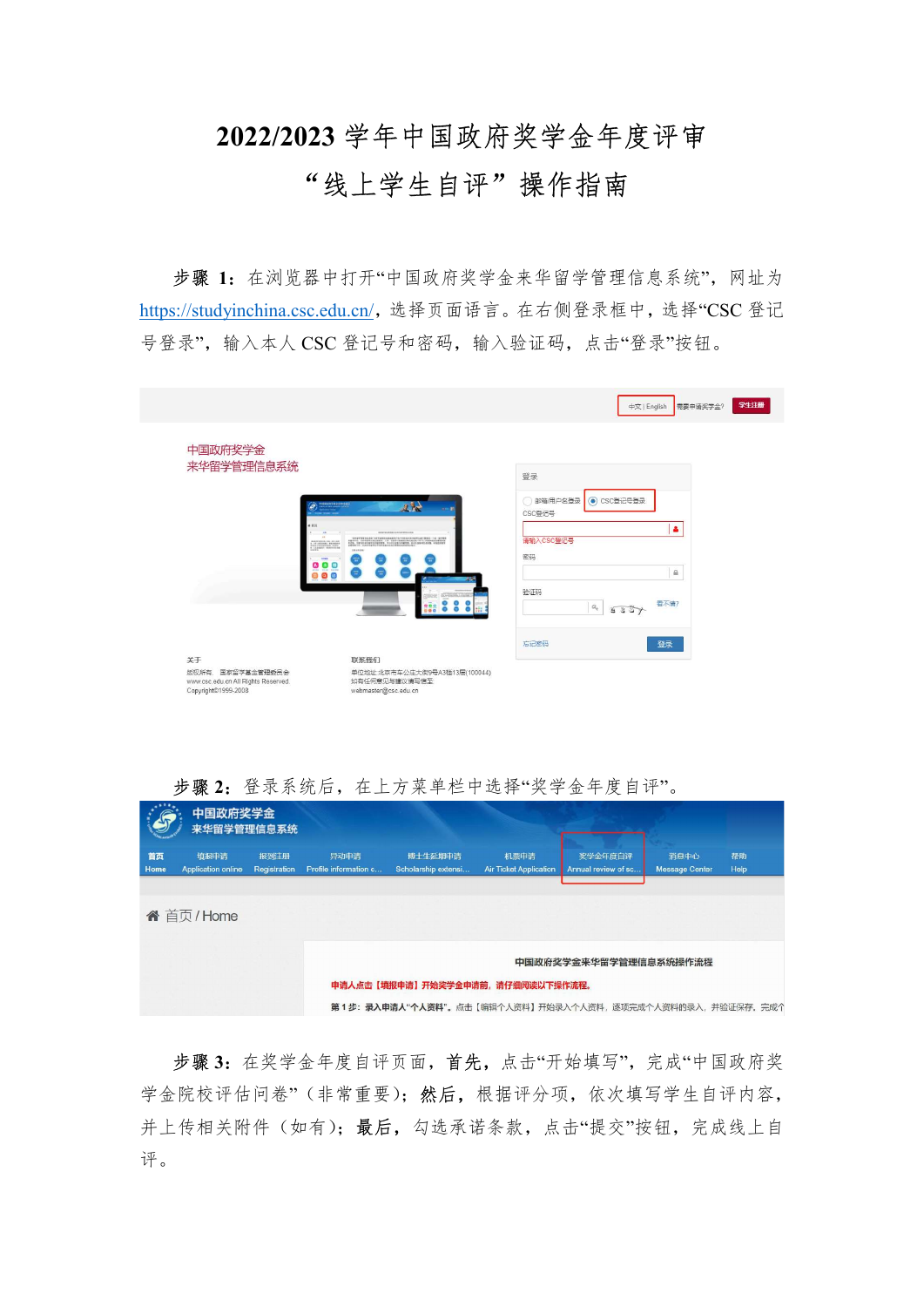此次中国政府奖学金年度评审的评审学期为:2021 年 9 月至 2022 年 4 月。

学生自评内容包括: 遵规守纪、学习情况、参加活动情况共三个部分, 各部 分陈述说明如下:

遵规守纪部分:填写本人在评审学期内遵规守纪及所获奖惩情况。

学习情况部分:填写本人在评审学期内学业进展或毕业论文进度情况、发表 学术成果情况(如:发表论文或专著题目、刊物名称、作者排名、可索引的网址, 或已录用论文的题目、作者排名,或专利名称及排名等)。

参加活动情况部分:填写本人在评审学期内参加学术活动(含学术会议、学 术论坛等)、社会活动、文体活动、科技创新活动,以及校级、院级、班级活动 等的情况。

注:上述各部分文字均不超过 1000 字,中文授课学生请用中文填写,英文授 课学生可用英文填写。

附件材料(如有)可包括:评审学期内的论文检索证明、录用通知、参与发 表专著证明、专利证书,以及各类获奖证书、活动参与证明等材料扫描件。

| 奖学金年度自评               | 您好!开始奖学金年度评审自评前,请完成"中国政府奖学金院校评估问卷",此过程将需要约15分钟,谢谢您的理解与支持!                              |               |            |
|-----------------------|----------------------------------------------------------------------------------------|---------------|------------|
|                       |                                                                                        |               | 开始结写       |
| CSC登记号: 2020GBJ001175 | 护照姓名: TENG YI SU, MELISSA                                                              | 当前院校:对外经济贸易大学 | 专业:国际经济与贸易 |
| 评分项                   |                                                                                        | 学生自评信息        |            |
| 道规守纪                  | Test                                                                                   |               |            |
|                       | 还可以输入996个字                                                                             |               |            |
| 学习情况                  | Test                                                                                   |               |            |
|                       | 还可以输入996个字                                                                             |               |            |
| 参加活动情况                | Test                                                                                   |               |            |
| 上传学习成绩单、获奖证书等附件       | 还可以能入996个字<br>添加翻件                                                                     |               |            |
|                       | 附件1 TEST.docx                                                                          |               | 下载 翻<br>预览 |
|                       |                                                                                        |               |            |
| 1. 最多可上传5个文件。         |                                                                                        |               |            |
|                       | 2. 文件各不直过长,30个汉字/60个字符内为直,上传文件类型须为*.pdf,*.doc,*.docx,*.jpg,*.jpeg,*.png。上传文件大小不得超过3MB! |               |            |
|                       |                                                                                        |               |            |

学生填写并成功提交后的页面如下: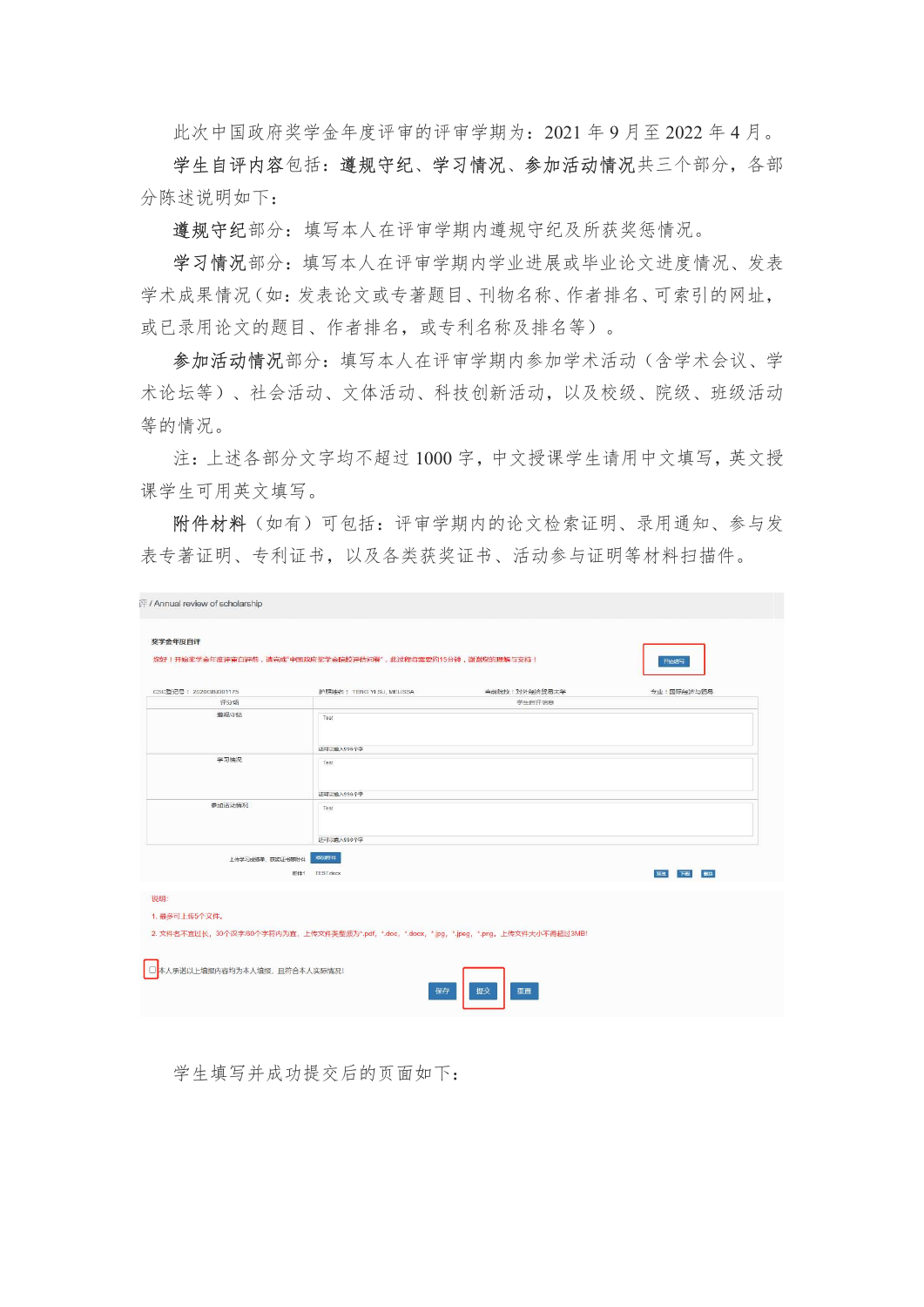| 奖学金年度自评        |               |             |
|----------------|---------------|-------------|
| CSC登记号: 20. 75 | 护照姓名: MELISSA | 专业: 国际经济与贸易 |
| 评分项            | 学生自评信息        |             |
| 遵规守纪           | Test          |             |
| 学习情况           | Test          |             |
| 参加活动情况         | Test          |             |

步骤 4: 完成"线上学生自评"后,请尽快联系导师,确认导师已在评审系统 中收到你的自评。

## Operation Guide for Online Student Self-Assessment of CSC Scholarship Students Annual Review 2022/2023

Step 1: Open "Chinese Government Scholarship Information System" in web browser (https://studyinchina.csc.edu.cn/), and select the webpage language. Select "Login with CSC No.", enter your CSC No. and password, enter the verification Code, and click "Sign in" button.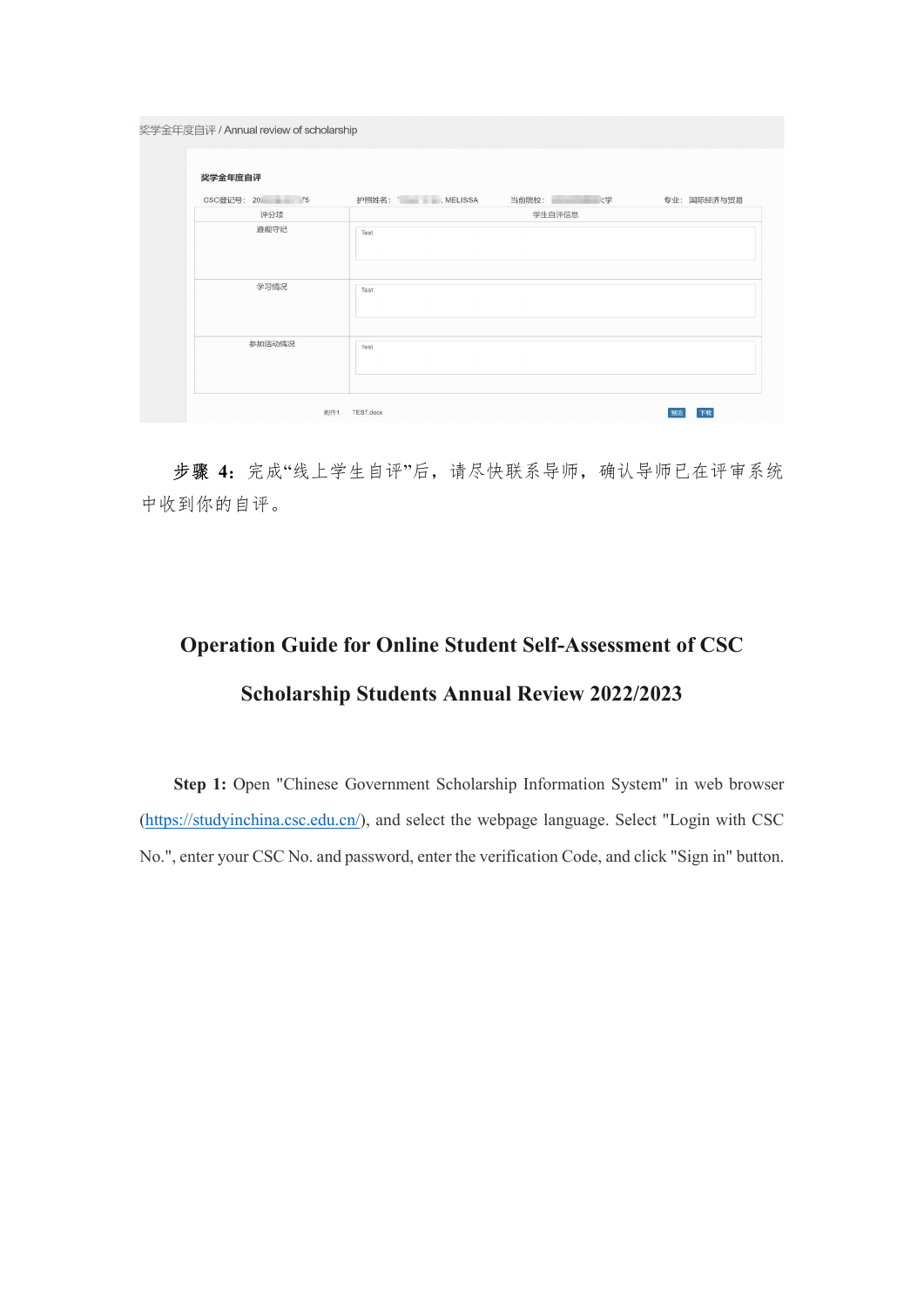|                                                                                                                                          |                                                                                                                                                                    | 中文   English<br>New User?                                       | <b>CREATE AN ACCOUNT</b> |
|------------------------------------------------------------------------------------------------------------------------------------------|--------------------------------------------------------------------------------------------------------------------------------------------------------------------|-----------------------------------------------------------------|--------------------------|
| <b>Chinese Government Scholarship</b><br><b>Information System</b>                                                                       |                                                                                                                                                                    |                                                                 |                          |
|                                                                                                                                          |                                                                                                                                                                    | Sign in                                                         |                          |
| <b>TODERITS 2019 END</b>                                                                                                                 | $23 -$                                                                                                                                                             | O Login with CSC<br>Login with Email<br>Address/Username<br>No. |                          |
|                                                                                                                                          | *******************                                                                                                                                                | CSC No.                                                         |                          |
| 12/phones research<br>Sarinarnigh boks<br>Chinabhi dentstrid                                                                             | 191926                                                                                                                                                             | ۵<br>Please enter your CSC No.                                  |                          |
| $\bullet$<br>$\bullet$<br>Θ                                                                                                              |                                                                                                                                                                    | Password                                                        |                          |
| 800                                                                                                                                      |                                                                                                                                                                    | ⋒                                                               |                          |
|                                                                                                                                          |                                                                                                                                                                    | Validation Code                                                 |                          |
|                                                                                                                                          |                                                                                                                                                                    | Cannot<br>$\mathcal{Q}_q$<br>8357<br>see<br>clearly?            |                          |
| About                                                                                                                                    | Contact                                                                                                                                                            |                                                                 |                          |
| Copyright www.csc.edu.cn All Rights Reserved. China<br>Scholarship Council<br>www.csc.edu.cn All Rights Reserved.<br>Copyright©1999-2008 | Address: Level 13, Building A3 No.9 Chegongzhuang<br>Avenue Beijing, P.R.C/Postcode:100044<br>Any comment and suggestion, please write to:<br>webmaster@csc.edu.cn | Forgot the Password<br>Sign in                                  |                          |

Step 2: Click Item "Annual Review of Scholarship" in the menu after you login

successfully.

|            | 中国政府奖学金<br>来华留学管理信息系统             |                      |                               |                                                                  |                                       |                                |                               |            |
|------------|-----------------------------------|----------------------|-------------------------------|------------------------------------------------------------------|---------------------------------------|--------------------------------|-------------------------------|------------|
| 首页<br>Home | 填报申请<br><b>Application online</b> | 报到注册<br>Registration | 异动申请<br>Profile information c | 博士生延期申请<br>Scholarship extensi                                   | 机票申请<br><b>Air Ticket Application</b> | 奖学金年度自评<br>Annual review of sc | 消息中心<br><b>Message Center</b> | 帮助<br>Help |
|            |                                   |                      |                               |                                                                  |                                       |                                |                               |            |
|            | <b>谷</b> 首页/Home                  |                      |                               |                                                                  |                                       |                                |                               |            |
|            |                                   |                      |                               |                                                                  |                                       | 中国政府奖学金来华留学管理信息系统操作流程          |                               |            |
|            |                                   |                      |                               | 申请人点击【填报申请】开始奖学金申请前,请仔细阅读以下操作流程。                                 |                                       |                                |                               |            |
|            |                                   |                      |                               | 第 1 步: <b>录入申请人"个人资料</b> "。点击【编辑个人资料】开始录入个人资料,逐项完成个人资料的录入,并验证保存。 |                                       |                                |                               | 完成个        |

Step 3: Firstly, click "Start" to complete the "Chinese Government Scholarship Evaluation Questionnaire"(very important). Then, fill in the Student Self-Assessment part by part, and upload related materials (if any). Finally, check and tick and undertaking clause, click the button "Submit" to complete your online Student Self-Assessment.

The review term is from September 2021 to April 2022.

Student Self-Assessment includes three parts: Observe Rules and

Regulations, Academic Study and Activities Participation. The statement in each part should contain the following contents:

• In Observe Rules and Regulations, summarize your status in compliance with rules and regulations, and rewards and punishments obtained during the review term.

 In Academic Study, summarize your academic study or graduation thesis progress and academic achievements publication status during the review term (e.g. title, publisher, author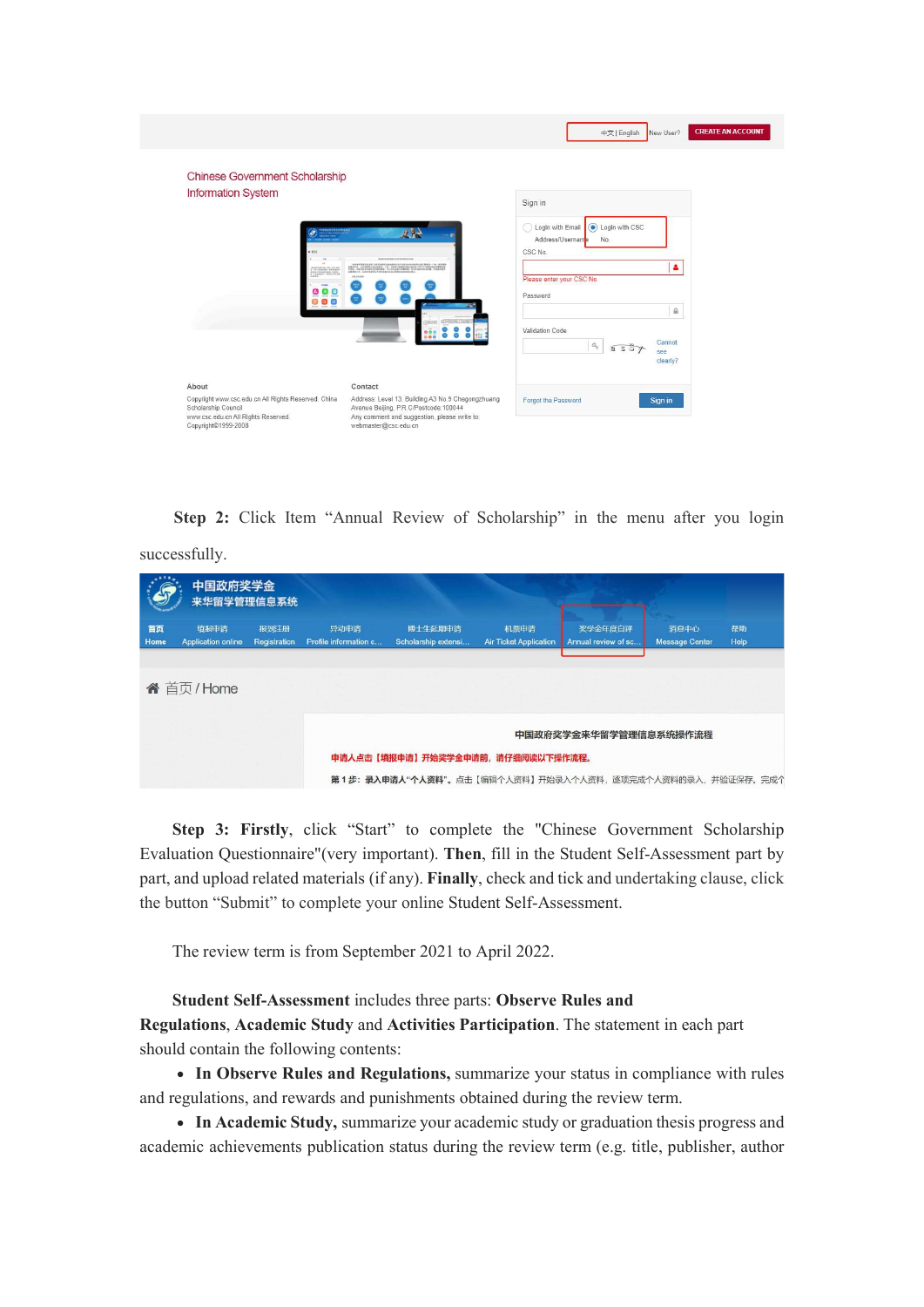ranking and indexable URL of the published papers or monographs, or the title and author ranking of the accepted papers, or the title and author ranking of the patents, etc.)

 In Activities Participation, summarize your participation of extracurricular activities during the review term, including academic activities (academic conference, academic forum, etc.), social activities, cultural and sports activities, scientific and technological innovation activities, as well as extracurricular activities organized by the university, department and class, etc.

Note: the text of each part above should not exceed 1000 characters. For Chinese-taught students, please fill in Chinese; for English-taught students, in English.

Related materials (if any) may include: the scanned copies of the certificates of paper retrieval or acceptance, monograph publication, or patent, and the scanned copies of the award certificate and participation certificate in extracurricular activities during the review term.

| 奖学金年度自评                        | 您好!开始奖学金年度评审自评前,请完成"中国政府奖学金院校评估问卷",此过程将需要约15分钟,谢谢您的理解与支持!                              | 开始结写       |
|--------------------------------|----------------------------------------------------------------------------------------|------------|
| CSC登记号: 2020GBJ001175          | 当前院校:对外经济贸易大学<br>护照姓名: TENG YI SU, MELISSA                                             | 专业:国际经济与贸易 |
| 评分项                            |                                                                                        | 学生自评信息     |
| 算规守纪                           | Test<br>还可以输入996个字                                                                     |            |
| 学习情况                           | Test<br>还可以输入996个字                                                                     |            |
| 参加活动情况                         | Test<br>还可以输入996个字                                                                     |            |
| 上传学习成绩单、获奖证书等附件                | 添加粗件<br>附件1 TEST.docx                                                                  | 下载<br>预览   |
| 说明:<br>1. 最多可上传5个文件。           | 2. 文件各不直过长,30个汉字/60个字符内为直,上传文件类型须为*.pdf,*.doc,*.docx,*.jpg,*.jpeg,*.png,上传文件大小不得超过3MB! |            |
| □ 本人承诺以上填报内容均为本人填报, 且符合本人实际情况! | 提交<br>保存<br>亜置                                                                         |            |

The webpage when students have completed and successfully submitted is shown belo w: